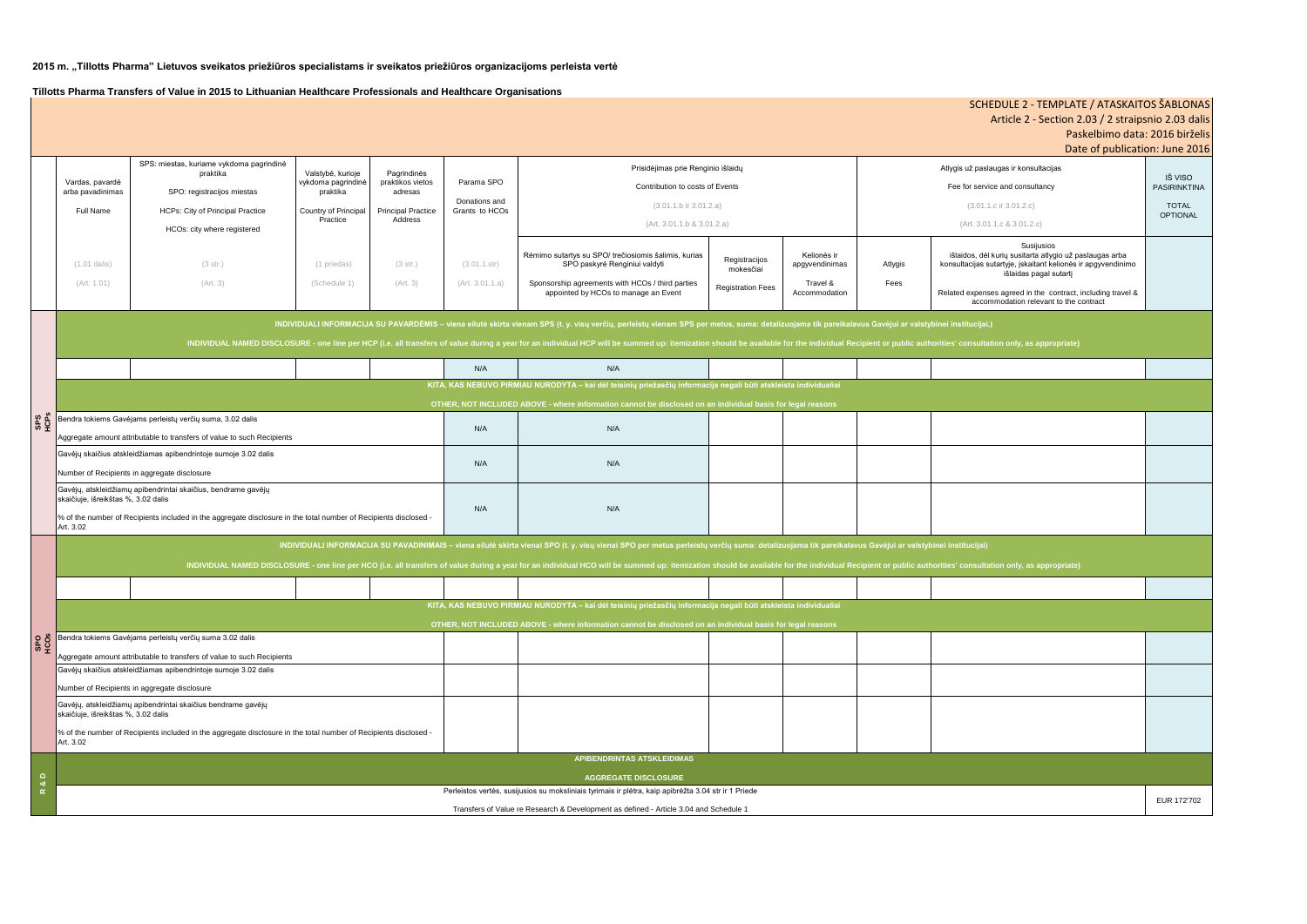

## *English language version below*

#### **Metodinės pastabos**

# **"Tillotts Pharma" mokėjimų Lietuvos sveikatos priežiūros specialistams ir sveikatos priežiūros organizacijoms 2015 m. atskleidimas**

SPS/SPO informacijos atskleidimo kodeksas, Vaistų rinkodaros Lietuvoje etikos kodekso priedas D (toliau - VREK atskleidimo kodeksas) įpareigoja viešai atskleisti 2016 m. tam tikrą 2015 m. farmacijos bendrovių Lietuvos sveikatos priežiūros specialistams ir sveikatos priežiūros organizacijoms perleistą vertę. Atskleidimo duomenys bus paskelbti "Tillotts Pharma" tinklapyje [www.tillotts.com.](http://www.tillotts.com/)

Toliau pateiktos metodinės pastabos paaiškina "Tillotts Pharma" atskleistus duomenis ir tai, kaip duomenys parengti, siekiant palengvinti skaitytojo supratimą.

#### **PVM**

PVM neįtrauktas į visus perleistos vertės atskleidimus.

#### **Valiuta**

Visos atskleistos sumos pateikiamos eurais (€). Jei mokėjimas buvo atliktas kita valiuta, suma konvertuota į eurus pagal vidutinį metinį valiutos keitimo kursą.

#### **Konsoliduoti korporacijų grupių ir tarpvalstybinių mokėjimų atskleidimai**

Atskleidžiama konsoliduota "Tillotts Pharma" grupės perleista vertė pagal EFPIA atskleidimo kodekso nurodymą, kad atskiri juridiniai asmenys, priklausantys tai pačiai daugianacionalinei bendrovei (kurios gali būti motininė bendrovė ir dukterinė bendrovė), bus laikomi viena bendrove. Atskleidžiami 2015 m. mokėjimai, atlikti "Tillotts Pharma" "Tillotts Pharma AG".

#### **Daugiametės sutartys**

Jei atskleidžiami duomenys apima daugiametes sutartis, su tokiomis daugiametėmis sutartimis susiję atskleidimai atspindi paslaugas, suteiktas ir apmokėtas pagal tokias sutartis 2015 kalendoriniais metais.

#### **Įtraukti duomenys**

"Tillotts Pharma" atskleisti duomenys atitinka VREK atskleidimų kodekso reikalavimus. Duomenys gali būti kategorizuojami taip:

## *Moksliniai tyrimai ir plėtra*

Mokslinių tyrimų ir plėtros perleista vertė atskleista kaip bendra vertė ir apima Lietuvos sveikatos priežiūros specialistams ir sveikatos priežiūros organizacijoms perleistą vertę, susijusią su klinikiniu tyrimu (kaip apibrėžta Direktyvoje 2001/20/EB), bei su šia veikla susijusius kaštus.